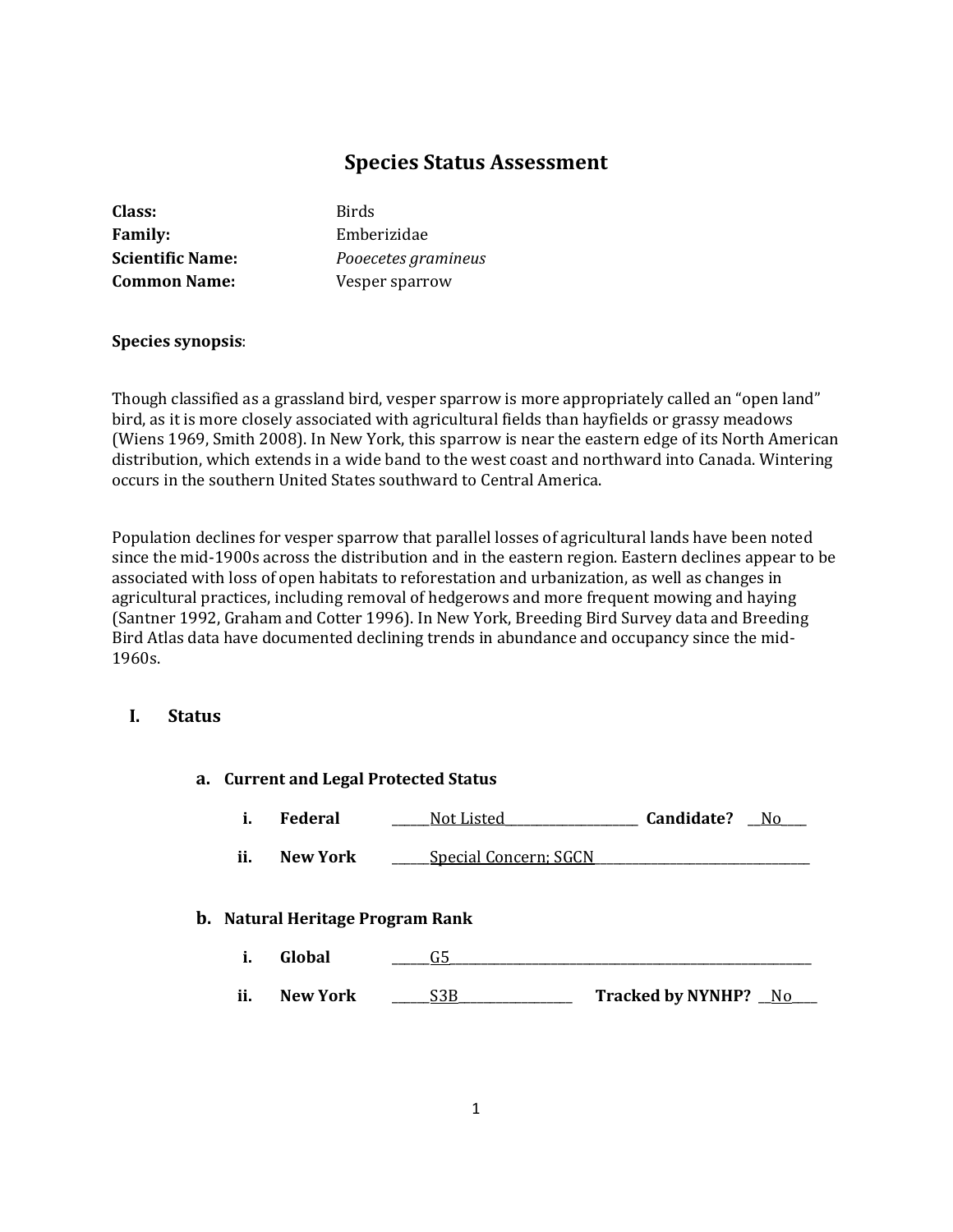# **Other Rank:**

New York Natural Heritage Program - Watch List

#### **Status Discussion:**

Vesper sparrow is a widespread breeder in agricultural areas of New York. It is a common to very common migrant, though much less numerous on the coast. In winter it is rare to uncommon on Long Island, and very rare inland.

Vesper sparrow is ranked as Vulnerable in New York, Vermont, and Quebec. It is ranked as Critically Imperiled in Massachusetts, Connecticut, and New Jersey, and as Apparently Secure in Pennsylvania and Ontario.

## **II. Abundance and Distribution Trends**

**a. North America**

| i. Abundance                                                                                                    |  |
|-----------------------------------------------------------------------------------------------------------------|--|
| $\underline{X}$ declining ____increasing __________stable ______unknown                                         |  |
| ii. Distribution:                                                                                               |  |
| $\underline{X}$ declining ____increasing __________stable ______unknown                                         |  |
| Time frame considered: 1966-2010                                                                                |  |
|                                                                                                                 |  |
| b. Regional                                                                                                     |  |
| i. Abundance                                                                                                    |  |
|                                                                                                                 |  |
| ii. Distribution:                                                                                               |  |
|                                                                                                                 |  |
| Regional Unit Considered: Eastern BBS [1951] [2010] [2010] [2010] [2010] [2010] [2010] [2010] [2010] [2010] [20 |  |
| Time Frame Considered: 1966-2010                                                                                |  |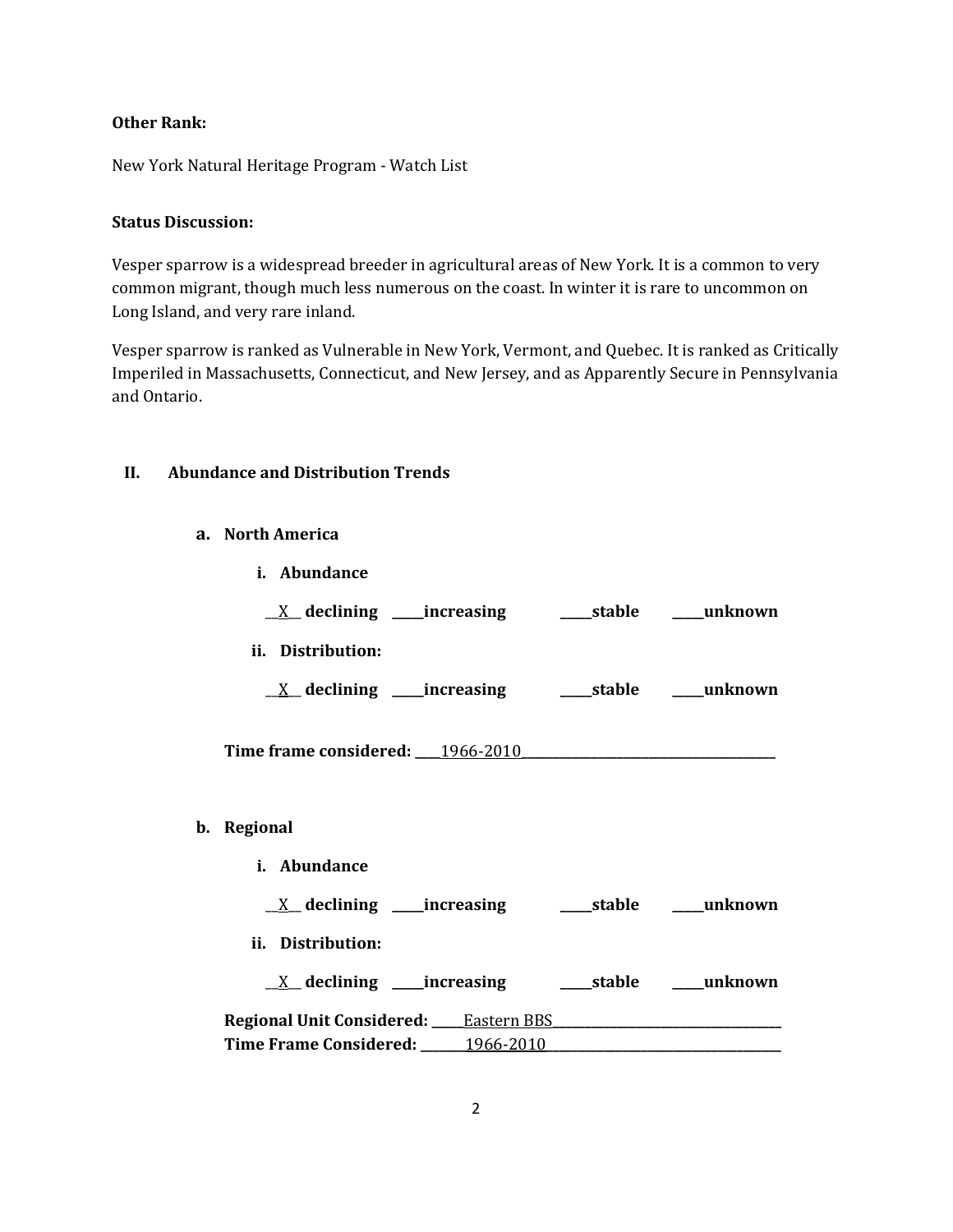**c. Adjacent States and Provinces**

| <b>CONNECTICUT</b>                                                                                             |  | <b>Not Present ________</b> No data ______ |
|----------------------------------------------------------------------------------------------------------------|--|--------------------------------------------|
| i. Abundance<br>ii. Distribution:                                                                              |  |                                            |
| <u>X</u> declining ____increasing ______stable ____unknown                                                     |  |                                            |
|                                                                                                                |  |                                            |
| MASSACHUSETTS Not Present _________ No data ______                                                             |  |                                            |
| i. Abundance<br>ii. Distribution:                                                                              |  |                                            |
|                                                                                                                |  |                                            |
| Time frame considered: 1975-79 to 2007-11                                                                      |  |                                            |
|                                                                                                                |  |                                            |
| i. Abundance<br>ii. Distribution:<br><u>X</u> declining ____increasing ______stable ____unknown                |  |                                            |
| Time frame considered: 1966-2010<br>Listing Status: Endangered (breeding); Threatened (non-breeding) SGCN? Yes |  |                                            |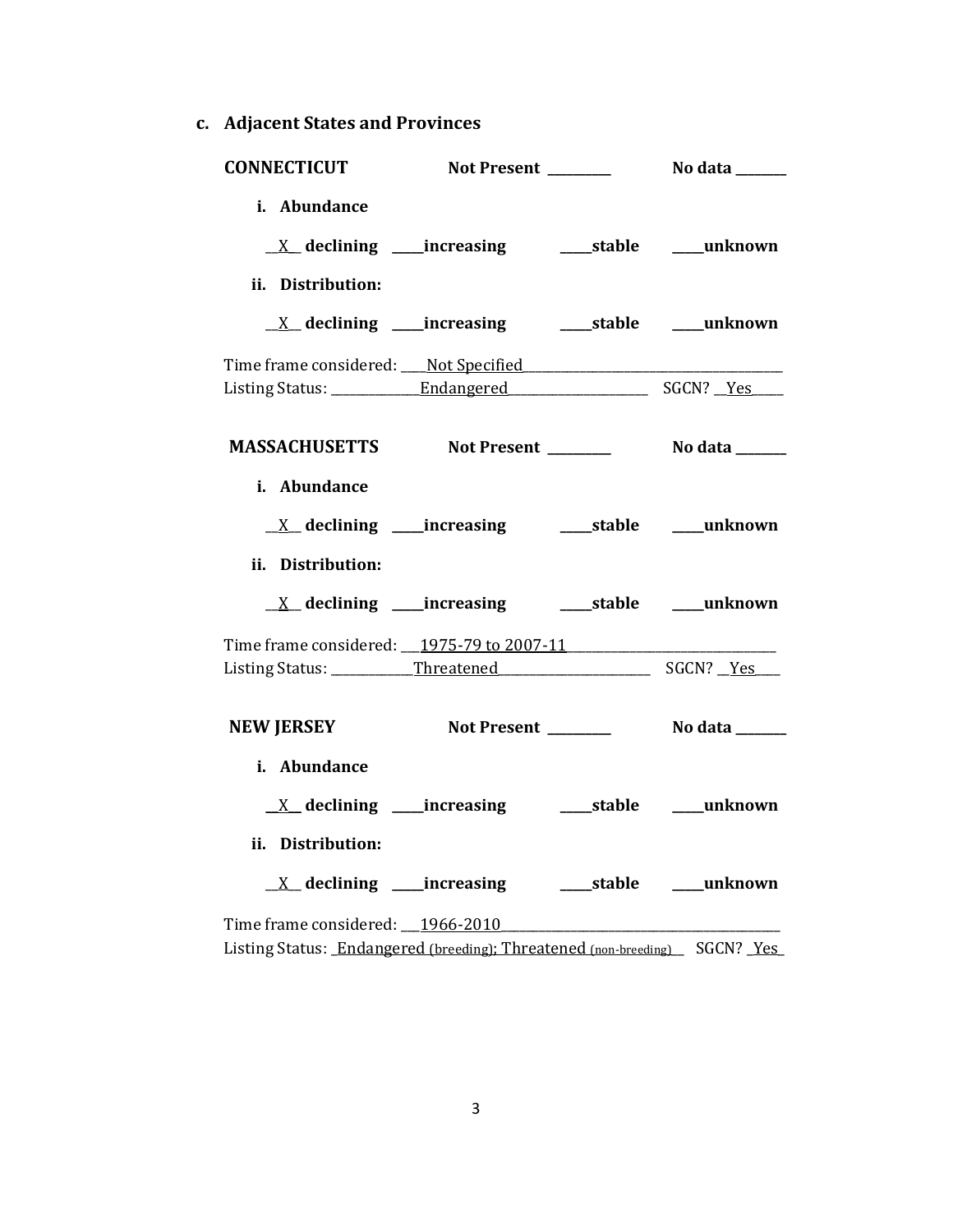| <b>ONTARIO</b>                                                 | Not Present ______  | No data _______             |
|----------------------------------------------------------------|---------------------|-----------------------------|
| i. Abundance                                                   |                     |                             |
| <u>X</u> declining ____increasing ______stable _____unknown    |                     |                             |
| ii. Distribution:                                              |                     |                             |
| <u>X</u> declining ____increasing _______stable _____unknown   |                     |                             |
|                                                                |                     |                             |
|                                                                |                     |                             |
| PENNSYLVANIA Not Present _______                               |                     | No data _______             |
| i. Abundance                                                   |                     |                             |
| <u>X</u> declining ____increasing ______stable ____unknown     |                     |                             |
| ii. Distribution:                                              |                     |                             |
| <u>X</u> declining ____increasing _______stable _____unknown   |                     |                             |
| Time frame considered: __Declined by more than 80% since 1960s |                     |                             |
|                                                                |                     |                             |
| <b>QUEBEC</b>                                                  | Not Present _______ | No data ______              |
| i. Abundance                                                   |                     |                             |
| $X$ declining _____increasing                                  |                     | ______stable _______unknown |
| ii. Distribution:                                              |                     |                             |
| <u>X</u> declining ____increasing ______stable ____unknown     |                     |                             |
|                                                                |                     |                             |
|                                                                |                     |                             |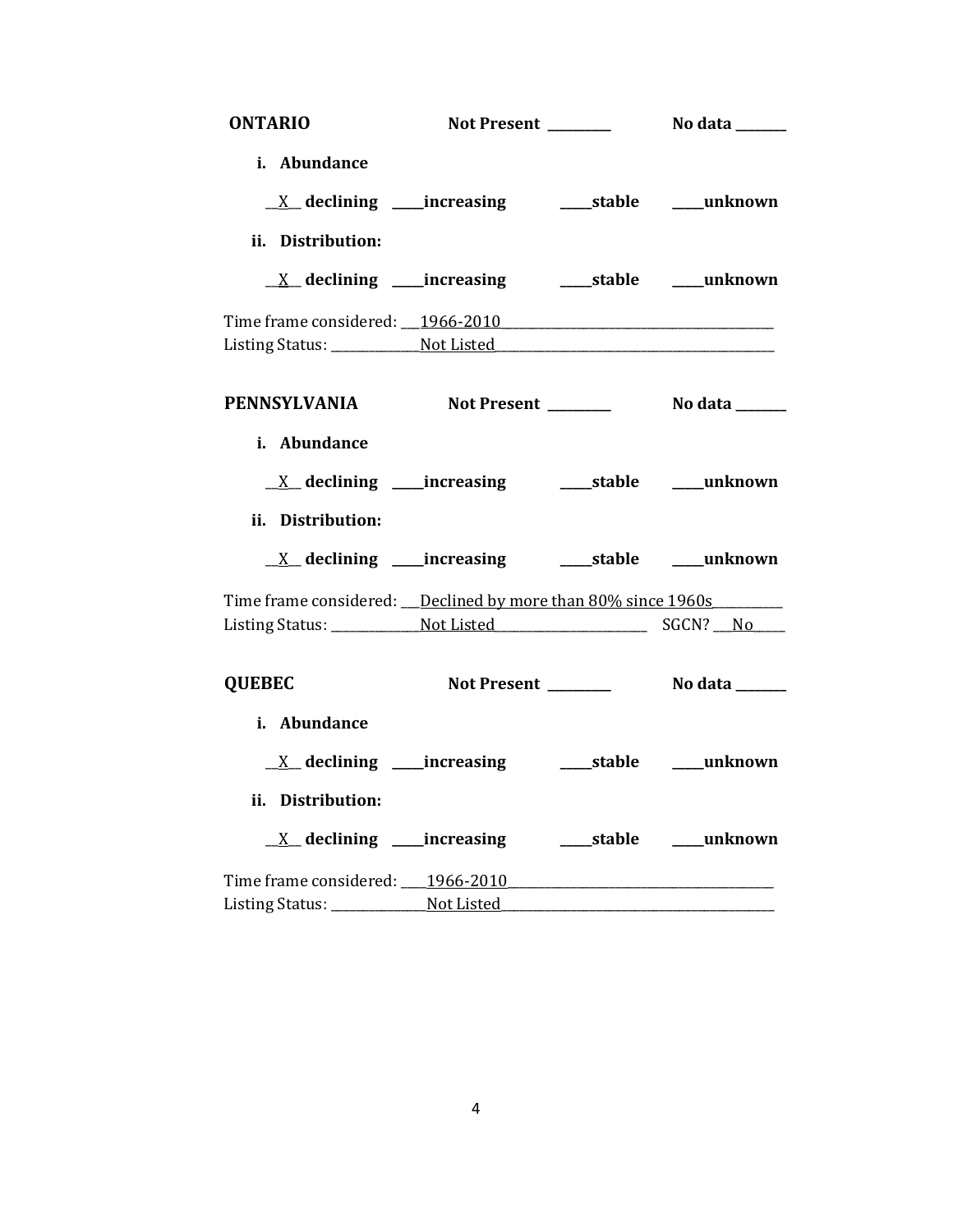| <b>VERMONT</b>                                                          |  |                                   |
|-------------------------------------------------------------------------|--|-----------------------------------|
| i. Abundance                                                            |  |                                   |
| $\underline{X}$ declining ____increasing __________stable ______unknown |  |                                   |
| ii. Distribution:                                                       |  |                                   |
| $\underline{X}$ declining ____increasing __________stable ______unknown |  |                                   |
|                                                                         |  |                                   |
| d. NEW YORK                                                             |  | No data $\_\_\_\_\_\_\_\_\_\_\_\$ |
| i. Abundance                                                            |  |                                   |
|                                                                         |  |                                   |
| ii. Distribution:                                                       |  |                                   |
| <u>X</u> declining ____increasing _______stable _____unknown            |  |                                   |
| Time frame considered: ____ 1966-2010; 1980-85 to 2000-05               |  |                                   |

### **Monitoring in New York.**

New York's Landowner Incentive Program (LIP) monitors grassland birds at eight Grassland Focus Areas in the state. Vesper sparrow is one of the focal species in point counts that are conducted annually. Grassland bird surveys are also conducted at some Wildlife Management Areas.

In addition, in 2005, Audubon NY conducted grassland bird surveys within the New York grassland bird focus areas to help identify target species for each focus area. As a follow up to these surveys, in 2006 NYSDEC did targeted surveys for species that were not well represented in the 2005 survey. Although vesper sparrows were not one of the target species in the 2006 surveys, data on vesper sparrows was collected during both of these survey efforts (H. Kennedy, pers. comm.).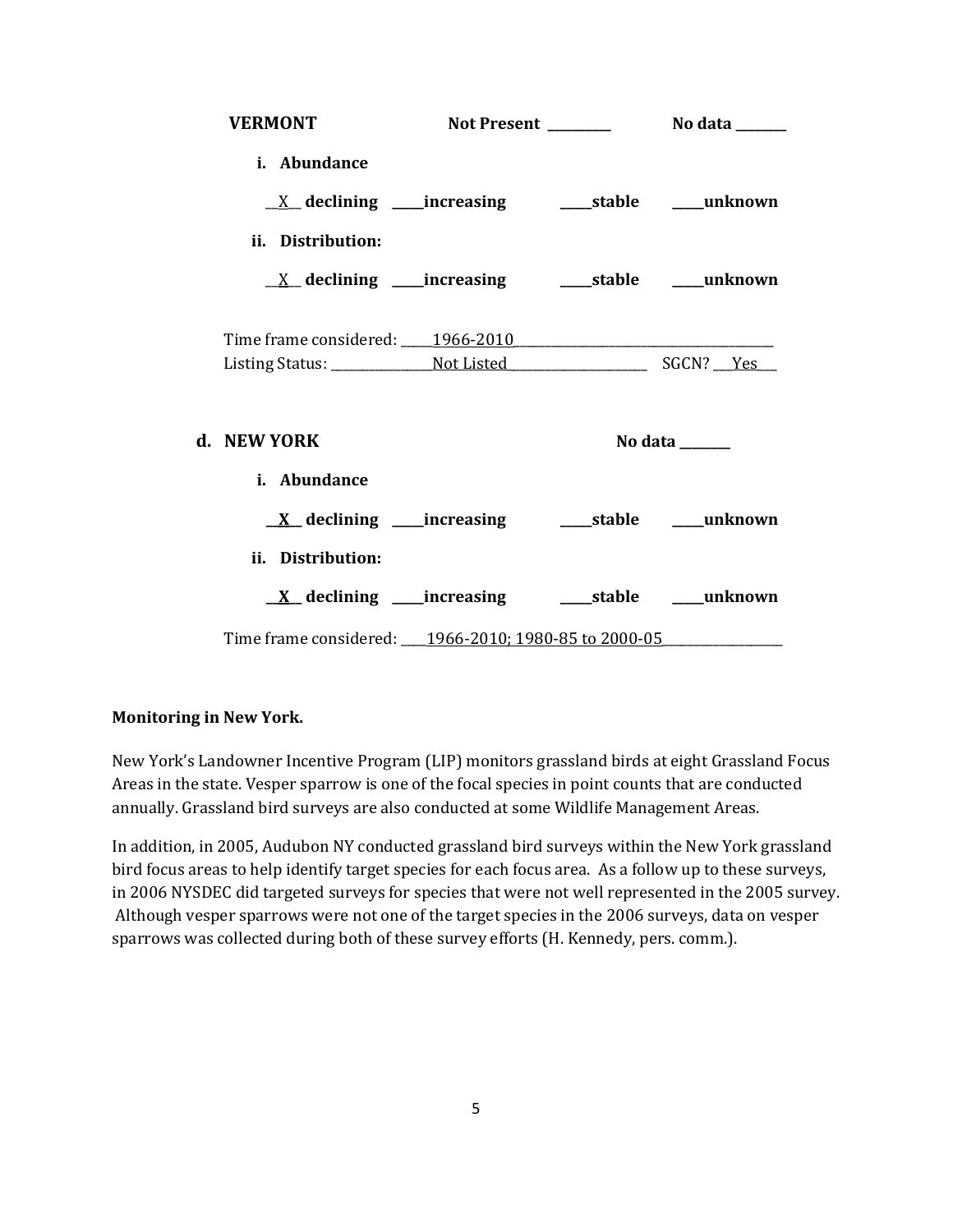#### **Trends Discussion:**

Vesper sparrow was not common in the Northeast before European settlement, but increased in abundance as agricultural lands became available.

As a bird of open landscapes, the vesper sparrow has experienced significant declines in the past several decades as habitat has diminished due to changes in agriculture and loss of agricultural lands. The Breeding Bird Survey documents this species well. Most trends show significant longterm and short-term declines. The trend for North America is -1.1% per year for 1966-2010 and - 0.2% per year for 2000-2010. In the Eastern BBS routes, the trend is also declining: 2.6% per year for 1966-2010 and 1.7% per year for 2000-2010.

In New York, the second Breeding Bird Atlas documented a 49% decline in the number of occupied survey blocks from 1980-85 to 2000-05. The number of survey blocks with confirmed breeding records dropped by 53%. Losses were scattered throughout the state. McGowan (2008) noted that some consolidation and expansion of the range suggested by the 2000-05 distribution map in the western Great Lakes Plain and Appalachian Plateau might be a result of differences in coverage. Breeding Bird Survey data for New York show a significant long-term declining trend of 5.9% per year for 1966-2010. The short term trend (2000-2010) is also declining, at 0.1% per year, though it is not significant due to low relative abundance.



**Figure 1**. Range of the vesper sparrow in North America (Birds of North America Online 2013).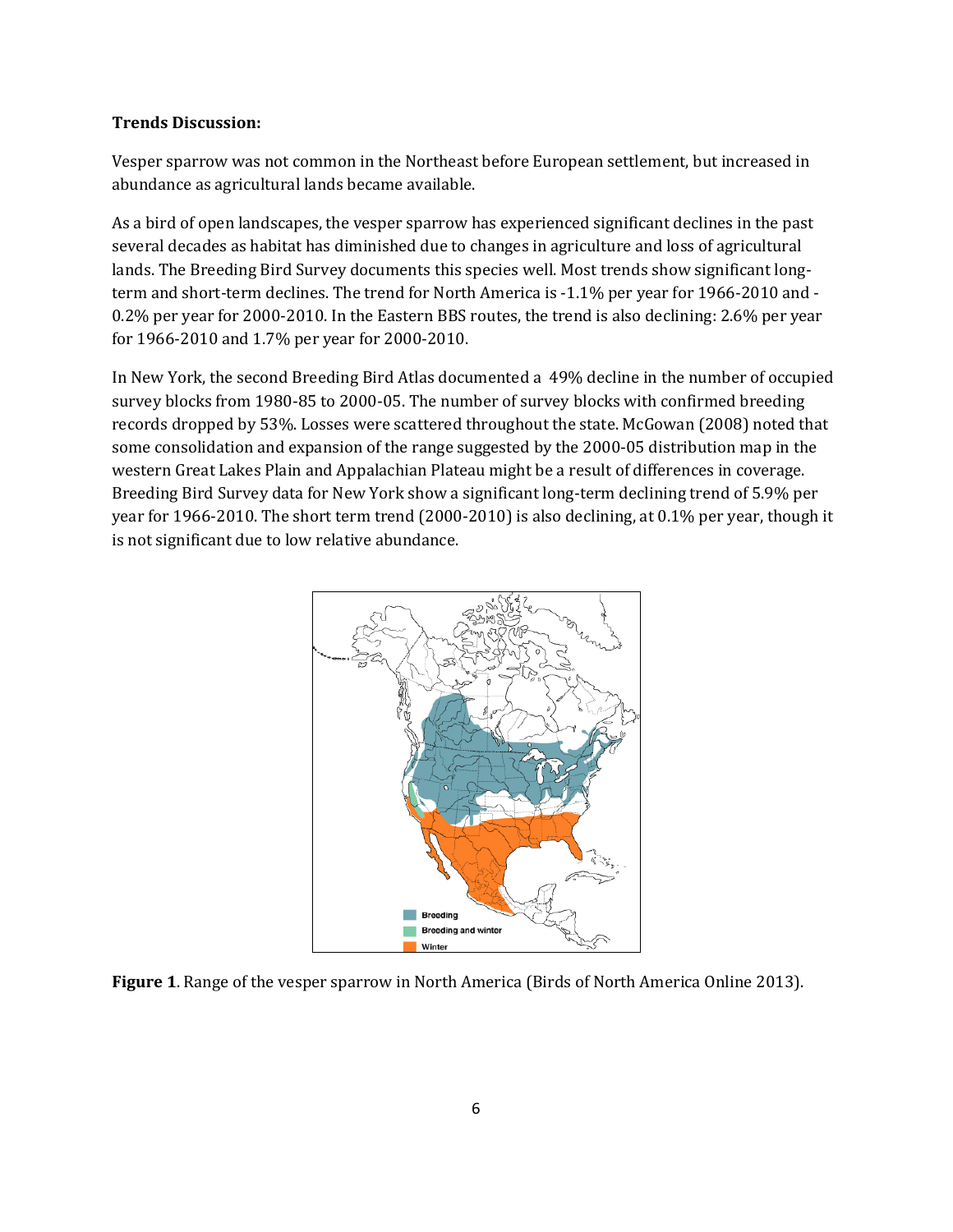

**Figure 2**. Vesper sparrow occurrence in New York State during the second Breeding Bird Atlas (McGowan and Corwin 2008).



**Figure 3**. Change in vesper sparrow occurrence in New York State between the first Breeding Bird Atlas and the second Breeding Bird Atlas (McGowan and Corwin 2008).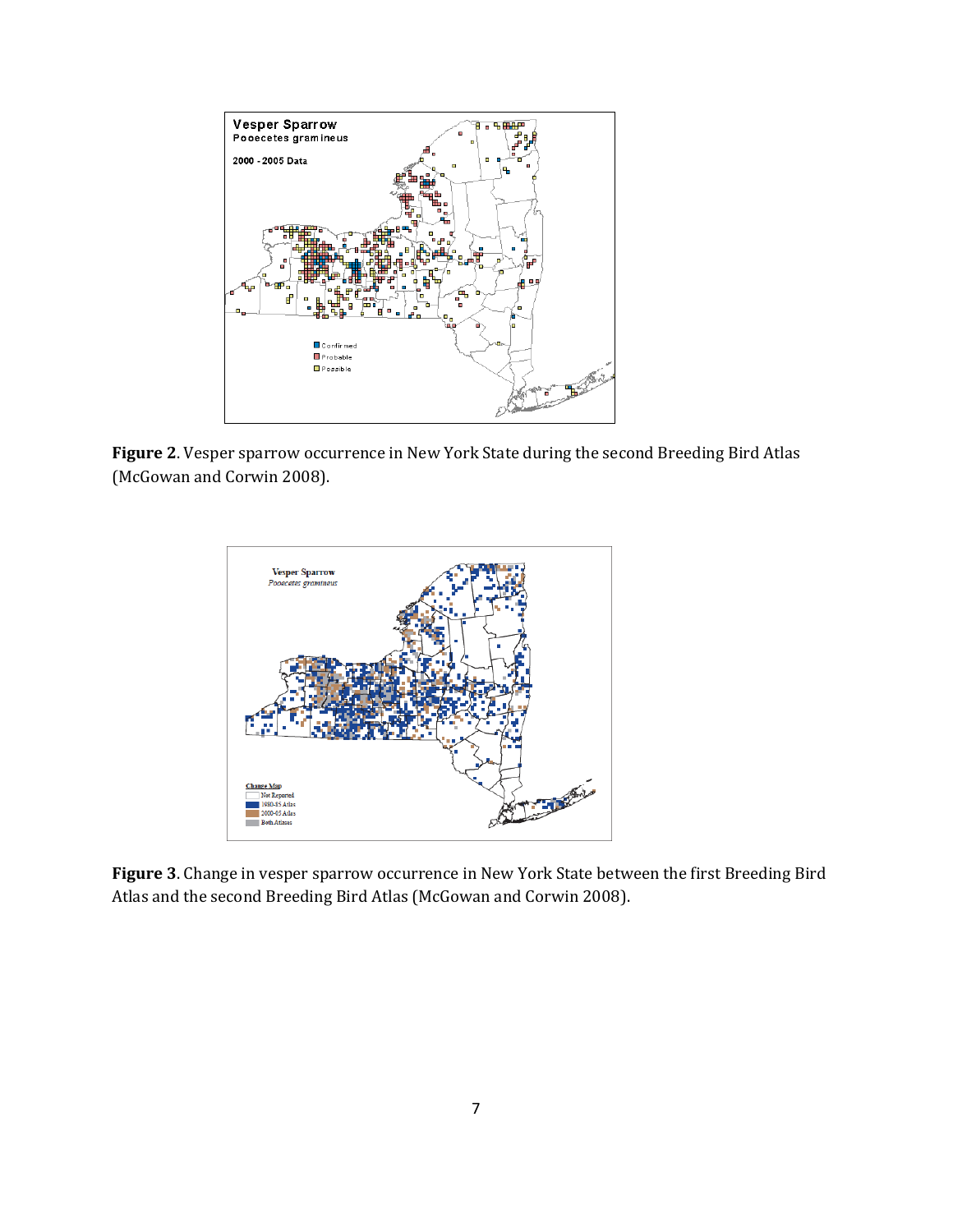

**Figure 4**. Conservation status of the vesper sparrow in North America (NatureServe 2012).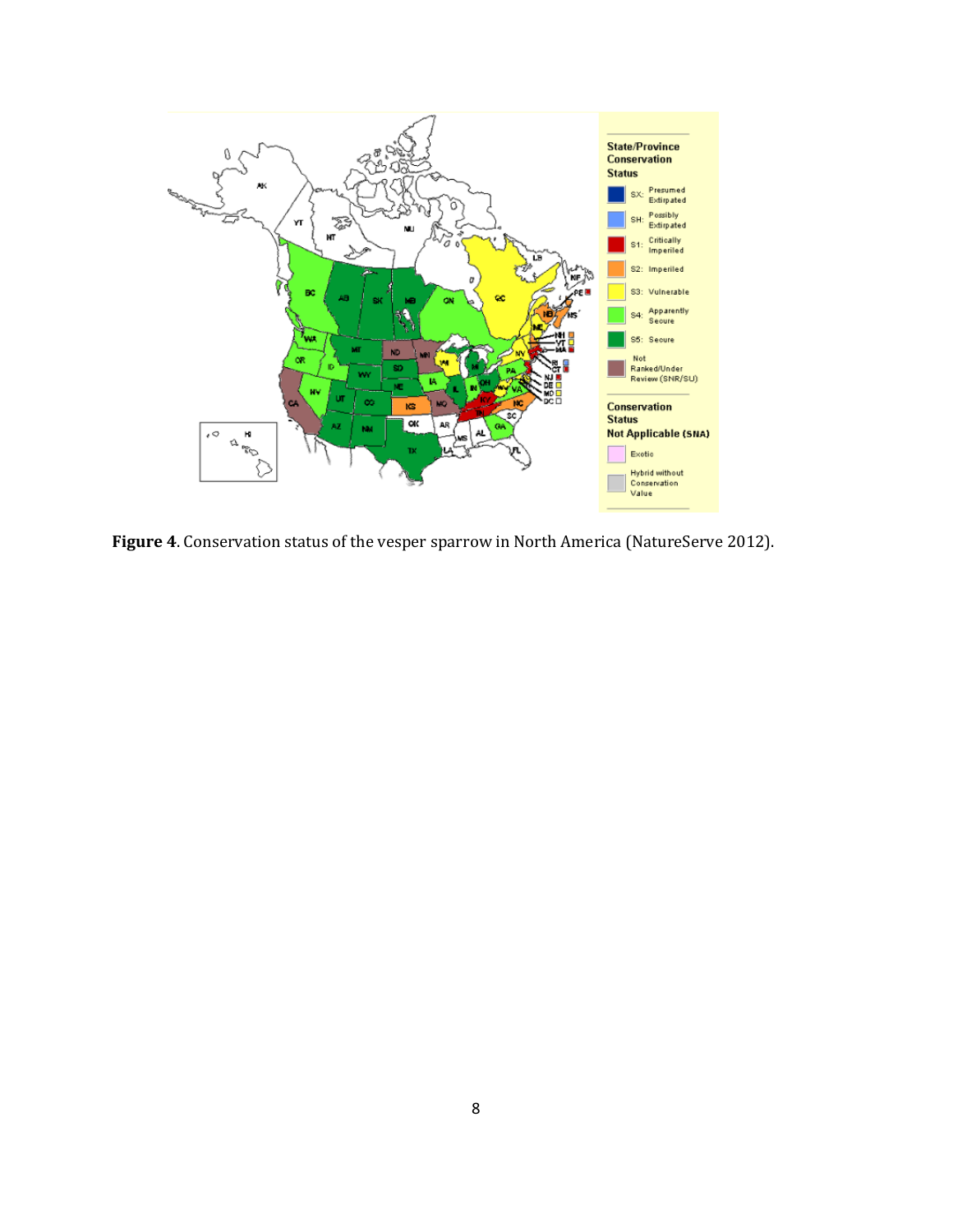#### **III. New York Rarity, if known:**

| <b>Historic</b> | # of Animals | # of Locations | % of State |
|-----------------|--------------|----------------|------------|
| prior to 1970   |              |                |            |
| prior to 1980   |              |                |            |
| prior to 1990   |              |                |            |

#### **Details of historic occurrence:**

Vesper sparrow was likely most abundant during the early 1900s in areas where sheep farming was common (see Smith 2008). Bull (1974) noted its presence across the state except for Long Island, but also noted its decline. The first Breeding Bird Atlas (1980-85) documented occupancy in 1,116 survey blocks statewide.

| Current | # of Animals | # of Locations | % of State |
|---------|--------------|----------------|------------|
|         |              |                | 11%        |

# **Details of current occurrence:**

The second Breeding Bird Atlas (2000-05) documented occupancy in 564 survey blocks statewide, a decline of -49%. Breeding continued on the Erie-Ontario Plain and Central Appalachians with scattered records in Clinton County, the Mohawk Valley, and Long Island.

## **New York's Contribution to Species North American Range:**

| % of NA Range in New York | <b>Classification of New York Range</b> |  |
|---------------------------|-----------------------------------------|--|
| $X = 0.5\%$               | Core                                    |  |
| $-6 - 10\%$               | $X$ Peripheral                          |  |
| $11 - 25%$                | ___ Disjunct                            |  |
| $26 - 50\%$               | Distance to core population:            |  |
| $-$ >50%                  |                                         |  |

# **IV. Primary Habitat or Community Type:**

- **1.** Cultivated Crops
- **2.** Pasture/Hay
- **3.** Native Barrens and Savanna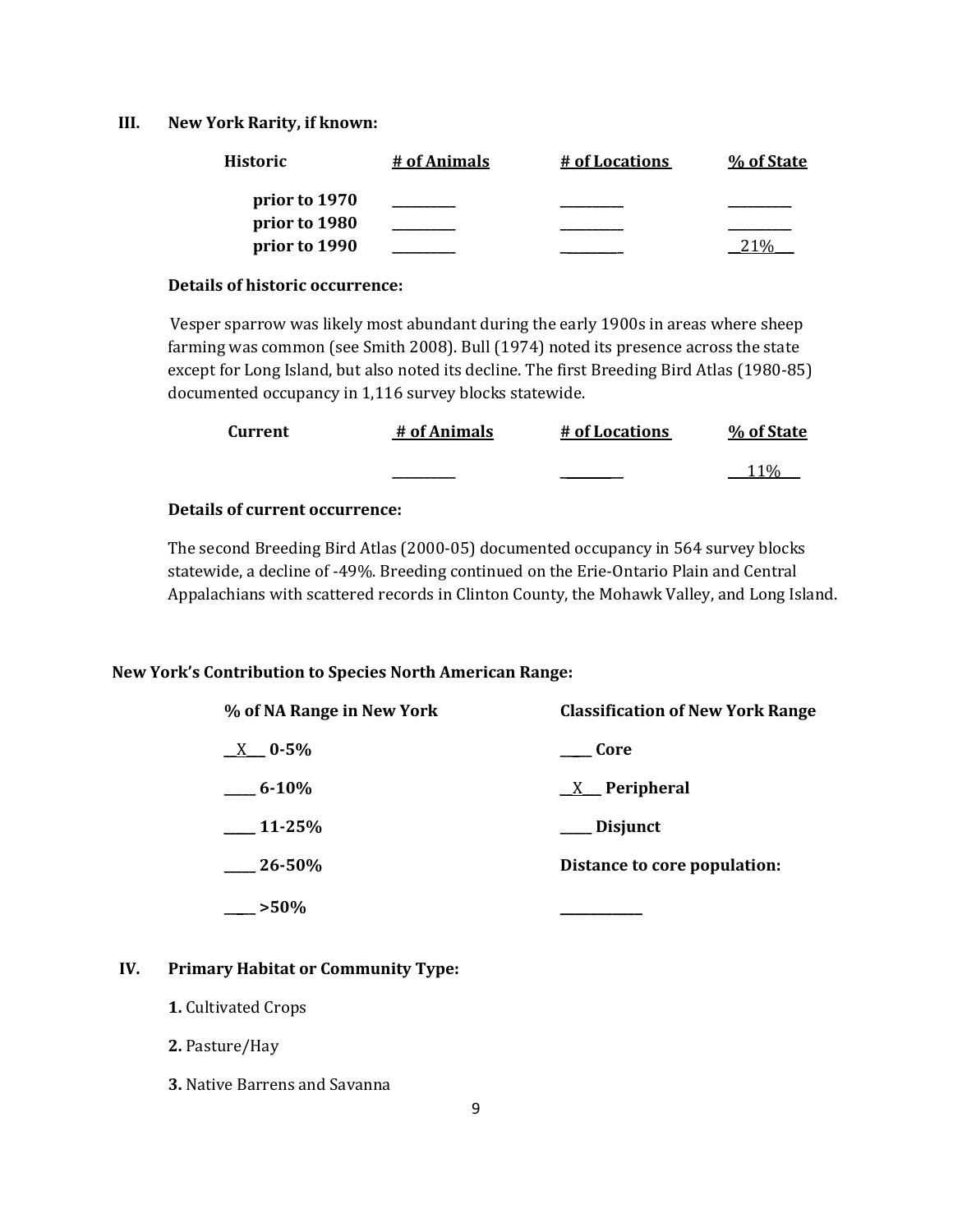# **Habitat or Community Type Trend in New York:**

| $X$ Declining<br>Stable                                  | <b>Increasing</b>    | Unknown |
|----------------------------------------------------------|----------------------|---------|
| <b>Time frame of decline/increase:</b> Since early 1900s |                      |         |
| <b>Habitat Specialist?</b>                               | X Yes                | No.     |
| <b>Indicator Species?</b>                                | Yes:<br>$\mathbf{X}$ | No.     |

### **Habitat Discussion:**

The vesper sparrow is an open-land bird that requires large expanses of relatively short grasses and ample areas of bare ground (Wiens 1969, Smith 2008). Nicholson (1985) noted that in New York, sheep grazing created optimal habitat for vesper sparrow in the early 1900s because sheep crop the grasses closely and have a tendency to overgraze (see Smith 2008). This sparrow's affinity for agricultural areas is likely a result for its requirement for bare ground; in New York it has been found in potato fields, cornfields, and over-grazed pastures (Smith 2008).

Vesper sparrows respond quickly to changes in habitat, colonizing new areas swiftly when habitat becomes suitable and abandoning old fields rapidly as they change into forest.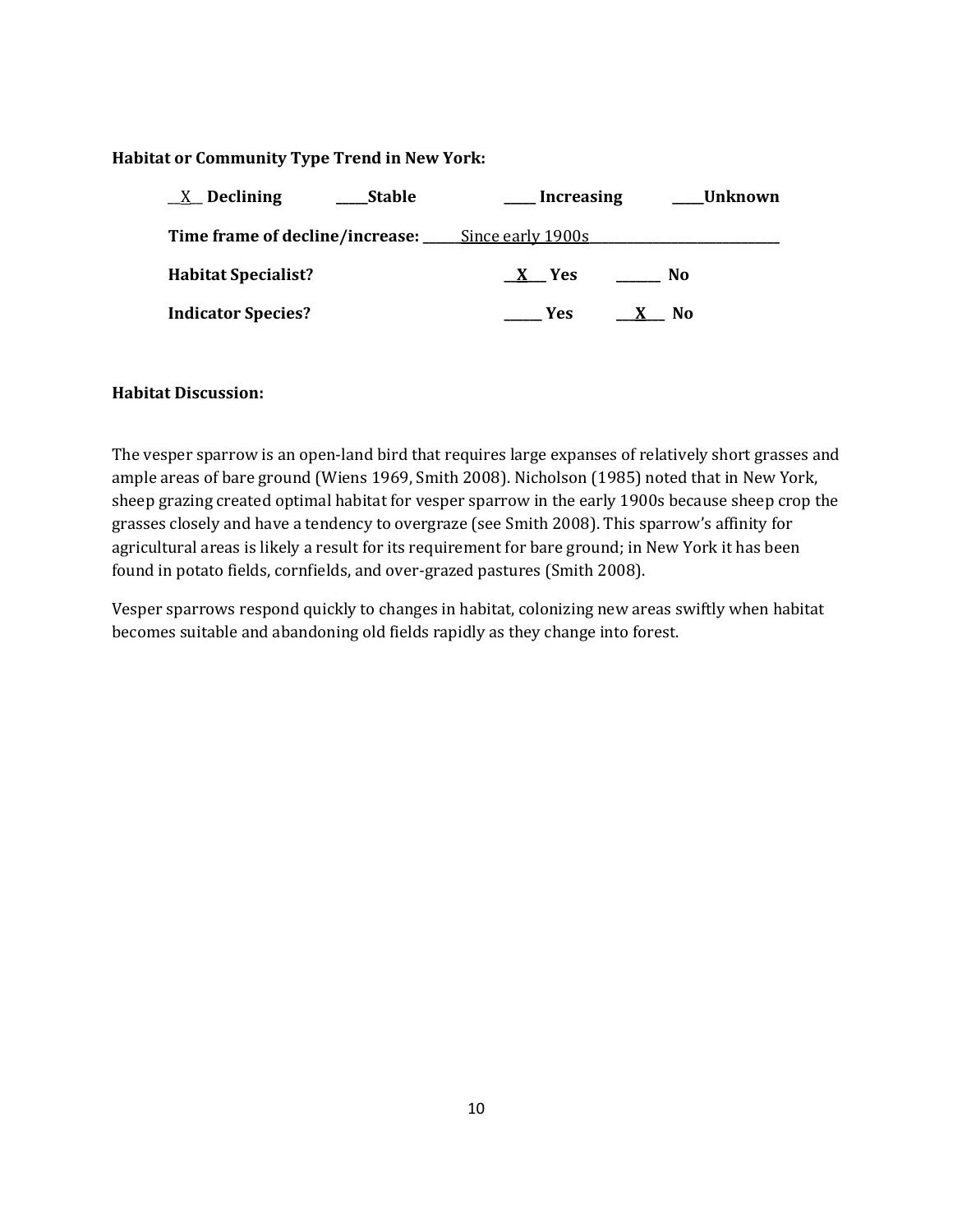# **V. New York Species Demographics and Life History**

- \_\_X\_\_ **Breeder in New York**
	- \_\_X\_\_ **Summer Resident**
	- **\_\_\_\_\_ Winter Resident**
	- **\_\_\_\_\_ Anadromous**

**\_\_\_\_\_ Non-breeder in New York**

- **\_\_\_\_\_ Summer Resident**
- **\_\_\_\_\_ Winter Resident**
- **\_\_\_\_\_ Catadromous**

**\_\_\_\_\_ Migratory only**

**\_\_\_\_\_Unknown**

#### **Species Demographics and Life History Discussion:**

Vesper sparrows breed during the first summer after hatching. One or two broods are raised each season. The longevity record for a banded vesper sparrow is 7 years, 1 month (Klimkiewicz 1997). No estimate of survivorship is available. A combined reported return rate of about 50% demonstrates site fidelity in this species (Best and Rodenhouse 1984).

Farming practices are a major cause of nest loss in agriculture areas (Rodenhouse and Best 1983, Frawley and Best 1991, Stallman and Best 1996). Eggs and nestlings are subject to predation by raccoons, skunks and foxes.

# **VI. Threats:**

Conversion of sparse grasslands to developed areas and (much less frequently) to row crops is the major threat to vesper sparrows. Frequent haying may destroy nests or kill fledglings.

From Jones and Cornely (2002): Changes in farming practices have been implicated in declines of this species rangewide (Rising 1987); intensive farming that uses chemicals and large-scale tillage contribute to declines (Adams et al. 1994, Graham and Cotter 1996). A trend toward earlier harvest (e.g., June) of first hay crop, and more frequent cutting, destroys nests (Santner 1992, Smith 1996).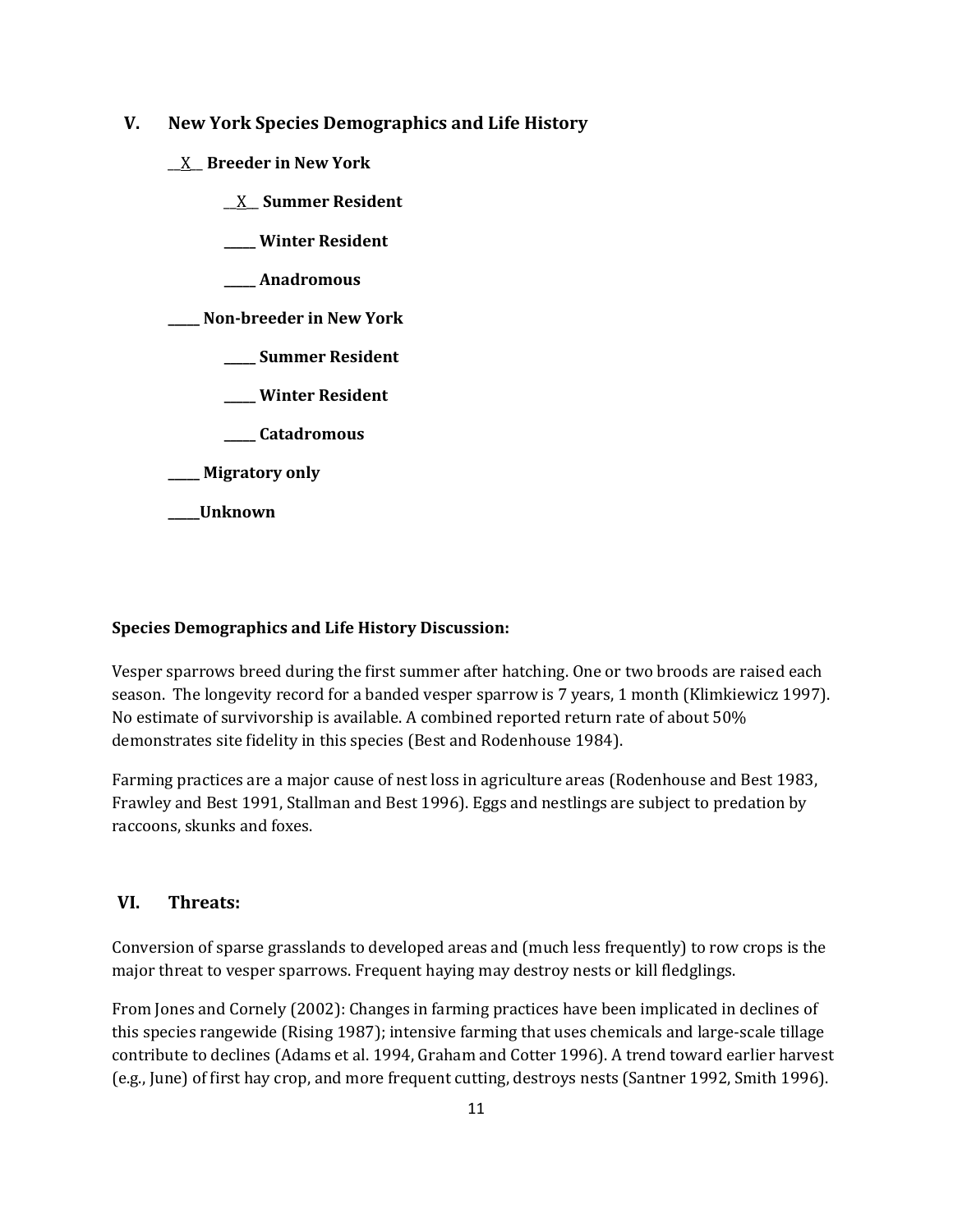Greatly reduced nest success in corn and soybean fields (Perritt and Best 1989) although production in row crops is enhanced by no-tillage, reducing the number of nests destroyed (Rodenhouse and Best 1983). However, breeding success in cultivated and no-tillage row-crop fields and croplands is generally not sufficient to maintain populations (Rodenhouse and Best 1983, Perritt and Best 1989, Stallman and Best 1996).

Based on frequency of occurrence, behavior and timing of pesticide applications, vesper sparrows could be vulnerable to pesticide use; declines in their eastern populations have been attributed to pesticides (Robbins 1996). In risk assessment of vesper sparrow activity patterns and breeding phenology, this species was thought to have a medium level of risk of exposure over 2–5 mo (Boutin et al. 1999).

#### **Are there regulatory mechanisms that protect the species or its habitat in New York?**



Vesper sparrow is protected by the Migratory Bird Treaty Act. It is listed as a Species of Special Concern in New York, though that status provides no legal protection.

# **Describe knowledge of management/conservation actions that are needed for recovery/conservation, or to eliminate, minimize, or compensate for the identified threats:**

The NYSDEC's Best Management Practices (BMPs) for grassland birds should be used to guide habitat management on grassland habitat or habitat to be converted into grassland. The management goal of these BMPs is to maintain the open, grassy conditions necessary for successful breeding by grassland birds and to avoid disturbance to nesting birds. Techniques may include seeding, mowing, and removal of trees and shrubs including invasive species. Typically, land should be managed for a minimum of 5 years to begin showing benefits for grassland birds. These BMPs form the basis for specific 5-year Site Management Plans for landowners selected to receive technical and financial assistance through LIP (NYSDEC 2013).

The publication, *A Plan for Conserving Grassland Birds in New York* (Morgan and Burger 2008), identifies focus areas for coordinating grassland bird conservation efforts. Because grassland birds are sensitive to landscape-level factors and funding for conservation activities is limited, the best opportunity for achieving success is to concentrate efforts within regions of the state that support key residual populations of grassland birds. Suitable landcover classification datasets are needed to incorporate habitat availability into the delineation process.

Because the vast majority of remaining grassland habitat is privately owned, private lands incentive programs and educational programs should be a major component of the conservation effort.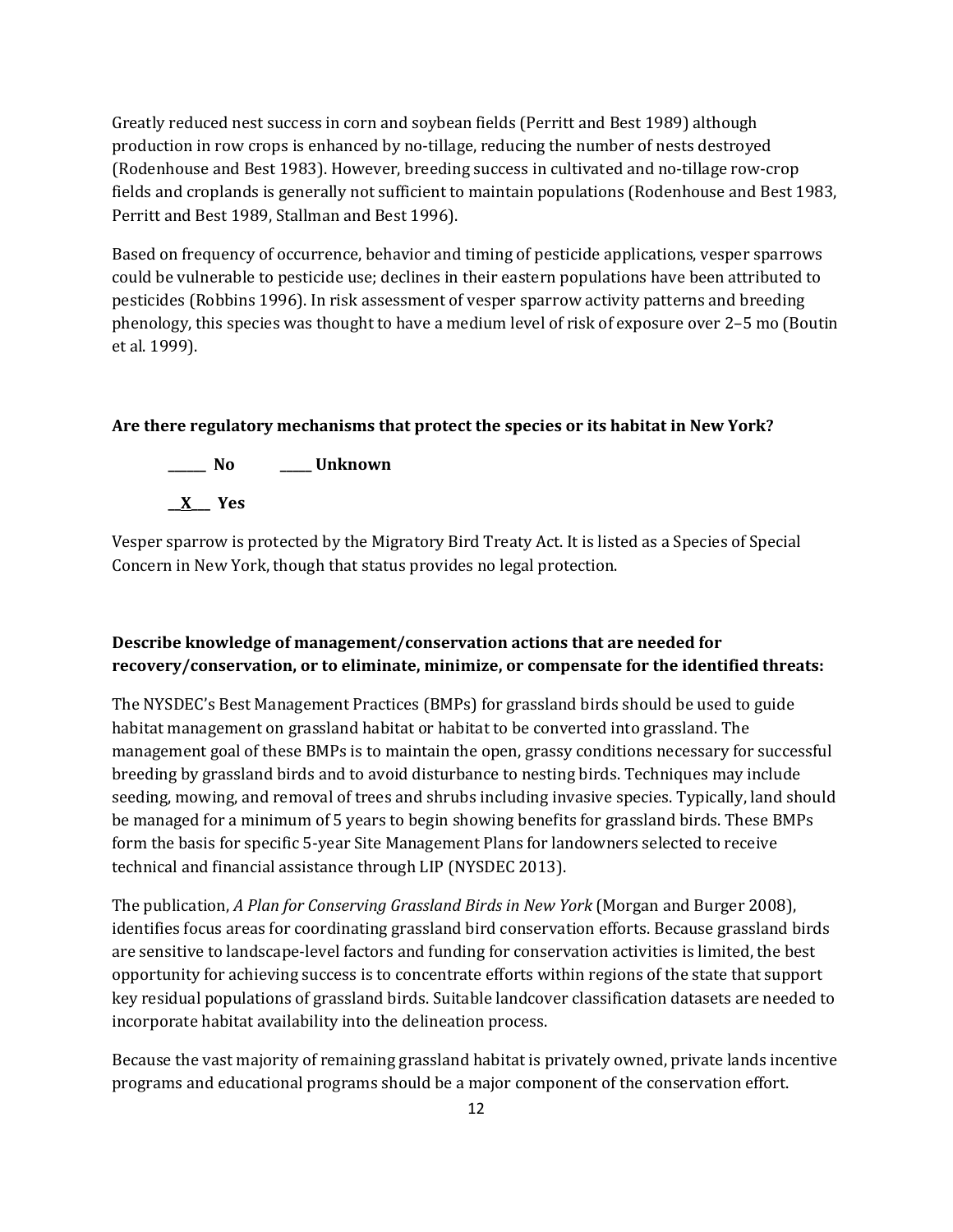Protection of existing habitat for threatened and endangered species through enforcement of regulations pertaining to the taking of habitat is also a critical component of the conservation effort for these species (Morgan and Burger 2008).

Morgan and Burger (2008) recommend that further research is needed:

1. Methods and data for modeling distributions and abundance of grassland landcover across the landscape.

2. Impacts of management on productivity of grassland birds, to amplify existing information on grassland bird abundances associated with management.

3. Potential benefits of native grass species as grassland habitat in contrast with demonstrated benefit of non-native cool season grasses.

| <b>Conservation Actions</b>             |                                                |  |
|-----------------------------------------|------------------------------------------------|--|
| <b>Action Category</b><br><b>Action</b> |                                                |  |
| Land/Water Protection                   | Site/Area Protection                           |  |
| Land/Water Protection                   | Resource/Habitat Protection                    |  |
| Land/Water Management                   | Site/Area Management                           |  |
| Land/Water Management                   | Invasive/Problematic Species Control           |  |
| Land/Water Management                   | <b>Habitat and Natural Process Restoration</b> |  |
| <b>Education and Awareness</b>          | Training                                       |  |
| <b>Education and Awareness</b>          | Awareness & Communications                     |  |
| Law and Policy                          | Policies and Regulations                       |  |

Conservation actions following IUCN taxonomy are categorized in the table below.

The Comprehensive Wildlife Conservation Strategy (NYSDEC 2005) includes recommendations for the following actions for grassland birds, which includes vesper sparrow.

### **Easement acquisition:**

\_\_\_\_ Identify ownership of grasslands in core focus areas, and focus Landowner Incentive Program (LIP) funding for use in conserving the most important privately-owned grasslands in the state, and distribute \$400,000 per year from LIP to conserve priority grasslands.

## **Habitat management:**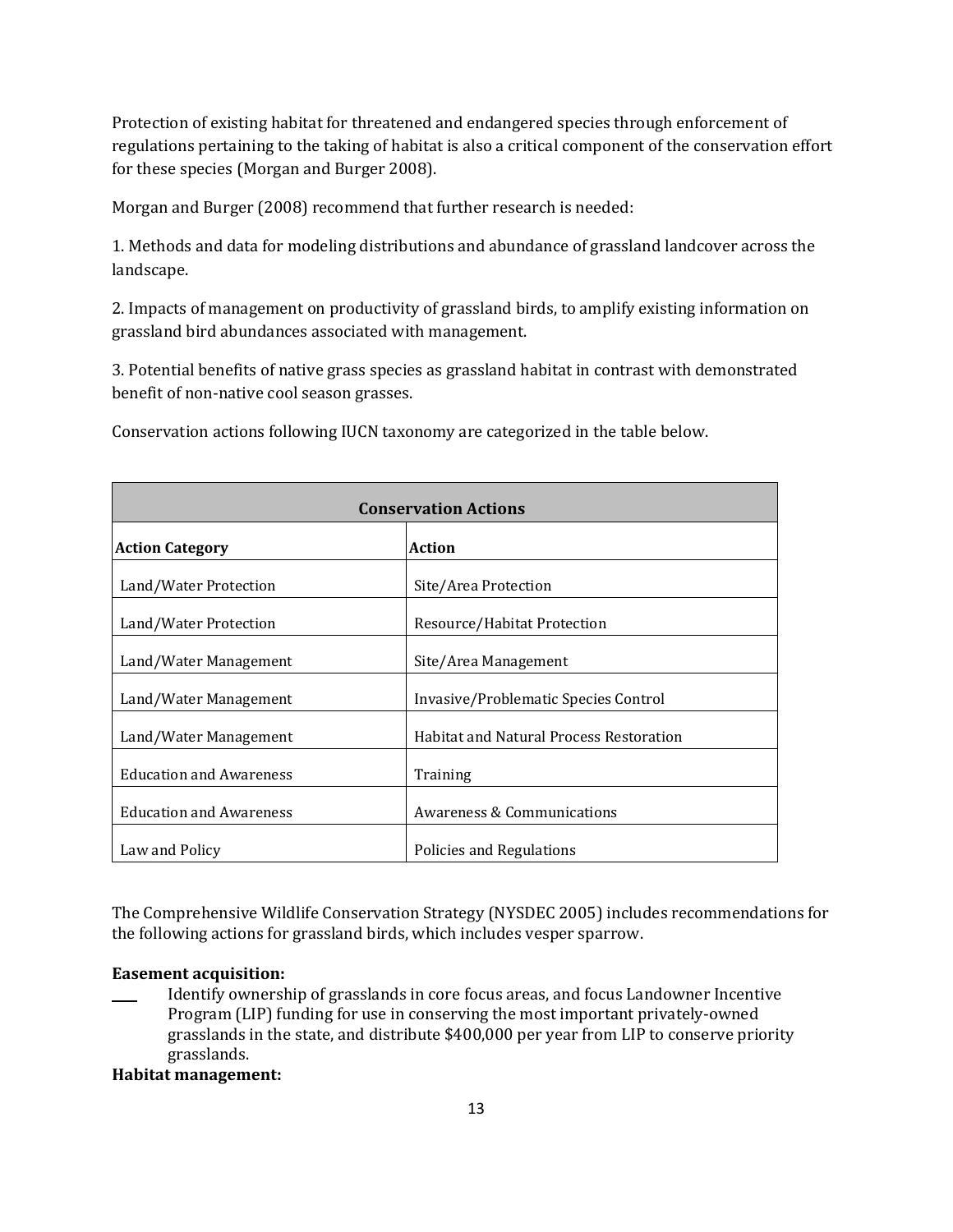Develop habitat management guidelines and action plans for priority focus grassland bird species.

### **Habitat research:**

\_\_\_\_ Evaluate the effects of specific farming and management practices, such as: timing of mowing, intensity of grazing, frequency of mowing, mowing versus haying versus prescribed fire, and width of buffer strips on productivity of grassland birds.

### **Other acquisition:**

Incorporate priority grassland focus areas into the NYS Open Space Plan.

#### **Other action:**

- Work with public land managers, including NRCS, USFWS, DEC and others, to better direct funding and other resources to the highest priority areas and projects for grassland habitat management. The ability to focus funding sources in core priority grasslands will be key. If the funding sources from National Resource Conservation Service (NRCS) cannot be adequately focused in priority areas, then this will cripple the ability to conserve the most critical grassland areas and will result in continued declines in grassland birds even within these focus areas.
- Develop an outreach program to educate the public and land managers on the need for, and wildlife benefits, of grasslands. Also provide technical guidance on what and how to benefit grassland species. Outreach to private landowners will be a key first step to educate the public about the importance of their lands to grassland birds. So much of this habitat exists on private lands that their cooperation will be the ultimate deciding factor on whether species declines can be halted. Their cooperation at the level needed for meaningful change will probably hinge on some form of subsidies.

#### **Population monitoring:**

- Develop and implement supplemental monitoring programs for grassland bird species that are not adequately sampled by BBS to determine precise population trends and evaluate effectiveness of conservation efforts. Use long term trend data to determine effectiveness of grassland conservation efforts.
- \_\_\_\_ Complete inventory of potential grassland habitat for species present, distribution, and relative abundance of priority species.

#### **Statewide management plan:**

\_\_\_\_ Complete a comprehensive Grassland Bird Conservation Plan that coordinates research, management, and conservation efforts to more effectively conserve NY's grassland birds. Identify priority species and delineate priority focus areas for conservation and management.

## **VII. References**

Adams, J. S., R. L. Knight, L. C. McEwen, and T. L. George. 1994. Survival and growth of nestling Vesper Sparrows exposed to experimental food reductions. Condor 96:739-748.

Best, L. B. and N. L. Rodenhouse. 1984. Territory preference of Vesper Sparrows in cropland. Wilson Bull. 96:72-82.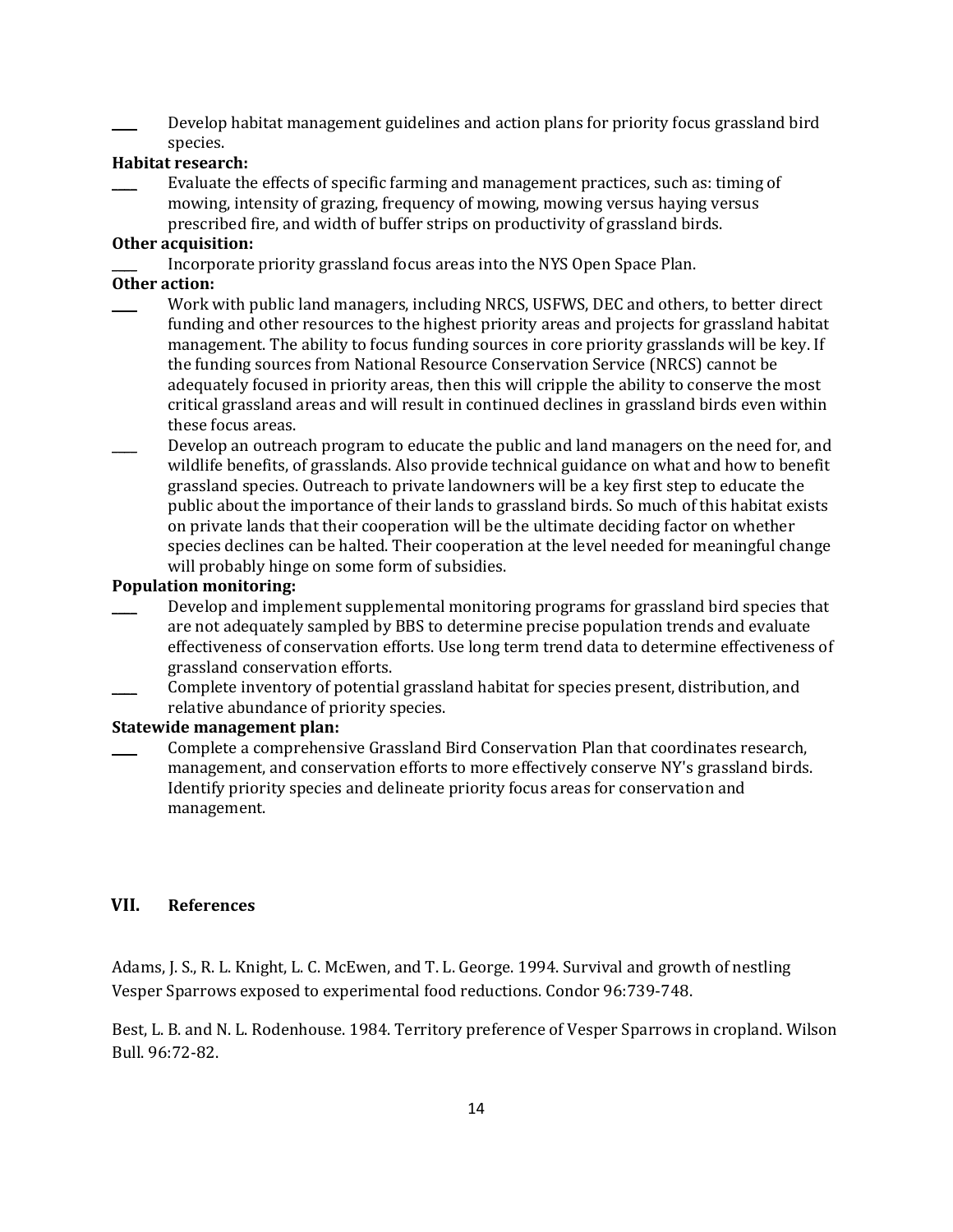Boutin, C., K. E. Freemark, and D. A. Kirk. 1999. Farmland birds in southern Ontario: field use, activity patterns and vulnerability to pesticide use. Agric. Ecosyst. Environ. 72:239-254.

Frawley, B. J. and L. B. Best. 1991. Effects of mowing on breeding birds abundances and species composition in alfalfa fields. Wildl. Soc. Bull. 19:135-142.

Graham, D. and R. C. Cotter. 1996. Vesper Sparrow. Pages 974-976 *in* The breeding birds of Quebec: atlas of the breeding birds of southern Québec. (Gauthier, J. and Y. Aubry, Eds.) Assoc. québecoise des groupes d'ornithologues, Prov. of Quebec Soc. for the protection of birds, Can. Wildl. Serv., Environ. Canada, Québec Region, Montréal.

Jones, S. L. and J. E. Cornely. 2002. Vesper Sparrow (*Pooecetes gramineus*), The Birds of North America Online (A. Poole, Ed.). Ithaca: Cornell Lab of Ornithology < http://bna.birds.cornell.edu/bna/species/624 doi:10.2173/bna.624>.

Klimkiewicz, M. K. 1997. Longevity records of North American birds. Version 97.1. Patuxent Wildl. Res. Center, Bird Banding Lab. Laurel, MD. [Online.] <http://www.pwrc.usgs.gov/BBL/homepage/longvrec.htm>.

Mineau, P. and M. Whiteside. 2013. Pesticide acute toxicity is a better correlate of U.S. grassland bird declines than agricultural intensification. PloS ONE 8: 1-8.

Morgan, M. R. and M. F. Burger. 2008. A plan for conserving grassland birds in New York: Final report to the New York State Department of Environmental Conservation under contract #C005137. Audubon New York, Ithaca, NY. <http://ny.audubon.org/PDFs/ConservationPlan-GrasslandBirds-NY.pdf>. Accessed 12 June 2013.

NatureServe. 2012. NatureServe Explorer: An online encyclopedia of life [web application]. Version 7.1. NatureServe, Arlington, Virginia. <http://www.natureserve.org/explorer>. Accessed 12 June 2013.

New York State Department of Environmental Conservation (NYSDEC). 2005. New York State Comprehensive Wildlife Conservation Strategy. <http://www.dec.ny.gov/index.html>. Accessed 12 June 2013.

New York State Department of Environmental Conservation (NYSDEC). 2013. Best management practices for grassland birds. < http://www.dec.ny.gov/pubs/86582.html>. Accessed 12 June 2013.

Nicholson, A.G. 1985. The development of agriculture in New York State. Natural Research and Extension Series, no 23. Department of Natural Resources, Cornell University, Ithaca, NY.

Perritt, J. E. and L. B. Best. 1989. Effects of weather on the breeding ecology of Vesper Sparrow in Iowa crop fields. Am. Midl. Nat. 121:355-360.

Rising, J. D. 1987. Vesper Sparrow. Pages 446-447 *in* Atlas of the breeding birds of Ontario. (Cadman, M. D., P. F. J. Eagles, and F. M. Helleiner, Eds.) Univ. of Waterloo Press, Waterloo, ON.